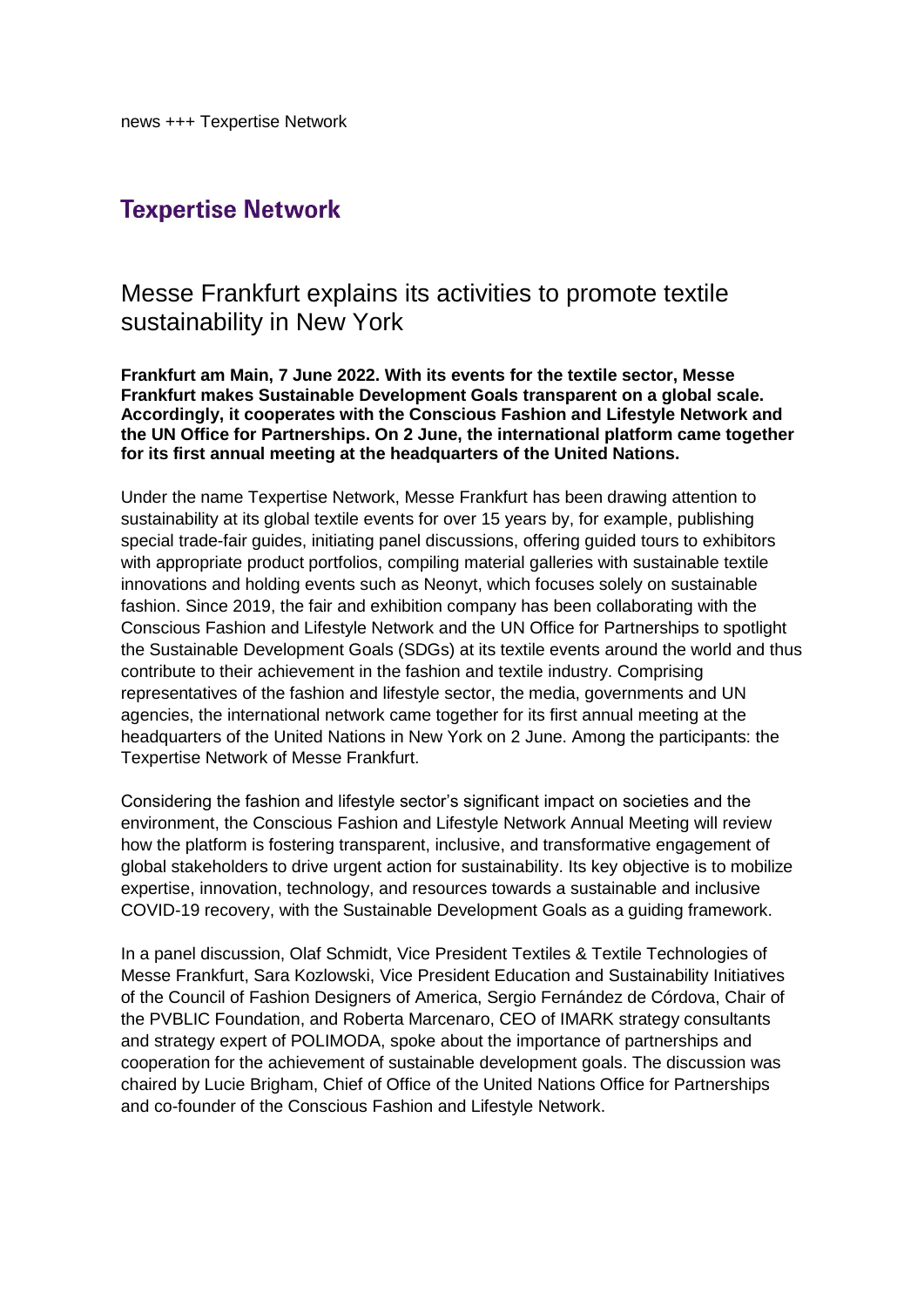

Partnerships for achieving Sustainable Development Goals: Messe Frankfurt explains its activities to promote textile sustainability in New York / Photo: Lisa Rato

"The textile industry is characterised by stark contrasts. In the sector, one can find both traditional handicrafts skills and high-tech with fully digitalised and automated production processes. At the same time, delivery chains are more complex and interlinked on a global scale than in virtually any other industry. Sustainability can only be achieved in close cooperation with the right partners", said Olaf Schmidt during the discussion. "As the organisers of fairs and exhibitions, we cannot directly cause the textile industry to become more sustainable. However, this is not the main aim of the Texpertise Network of Messe Frankfurt. Our aims are different: We offer platforms for networking and bring together the right partners at some 60 textile events around the world. We create visibility by providing a stage for the industry to spotlight its commitment to sustainability. We offer education and knowledge transfer at numerous conferences and discussion events revolving around the subject of sustainability. And we set a good example – with our worldwide campaigns focusing on the SDGs, we have reached an estimated 9,200 exhibitors and 195,500 visitors – and did so even during the pandemic."

Together with Messe Frankfurt in New York were representatives of the following textile and fashion companies and organisations: Hugo Boss, Heiq, Ocean Safe, Lectra, Madewell and KTC Korea Textile Center. Other speakers at the event included Arch and Hook, Catcher in the Style, Calik Denim, DRESSX, Fashion Impact Fund, Fashion Revolution, Jakarta Fashion Week, Lenzing, Lycra, nft now, People Tree, Remake, Saheli Women, Sourcing Journal, The Business of Fashion, Timberland, Tech Crunch, Textile Exchange, Transformers Foundation, The Canvas Global, Vogue and WWD, as well as designers such as Anyango Mpinga, Gabriela Hearst, Patrick McDowell and Shivam Punjya.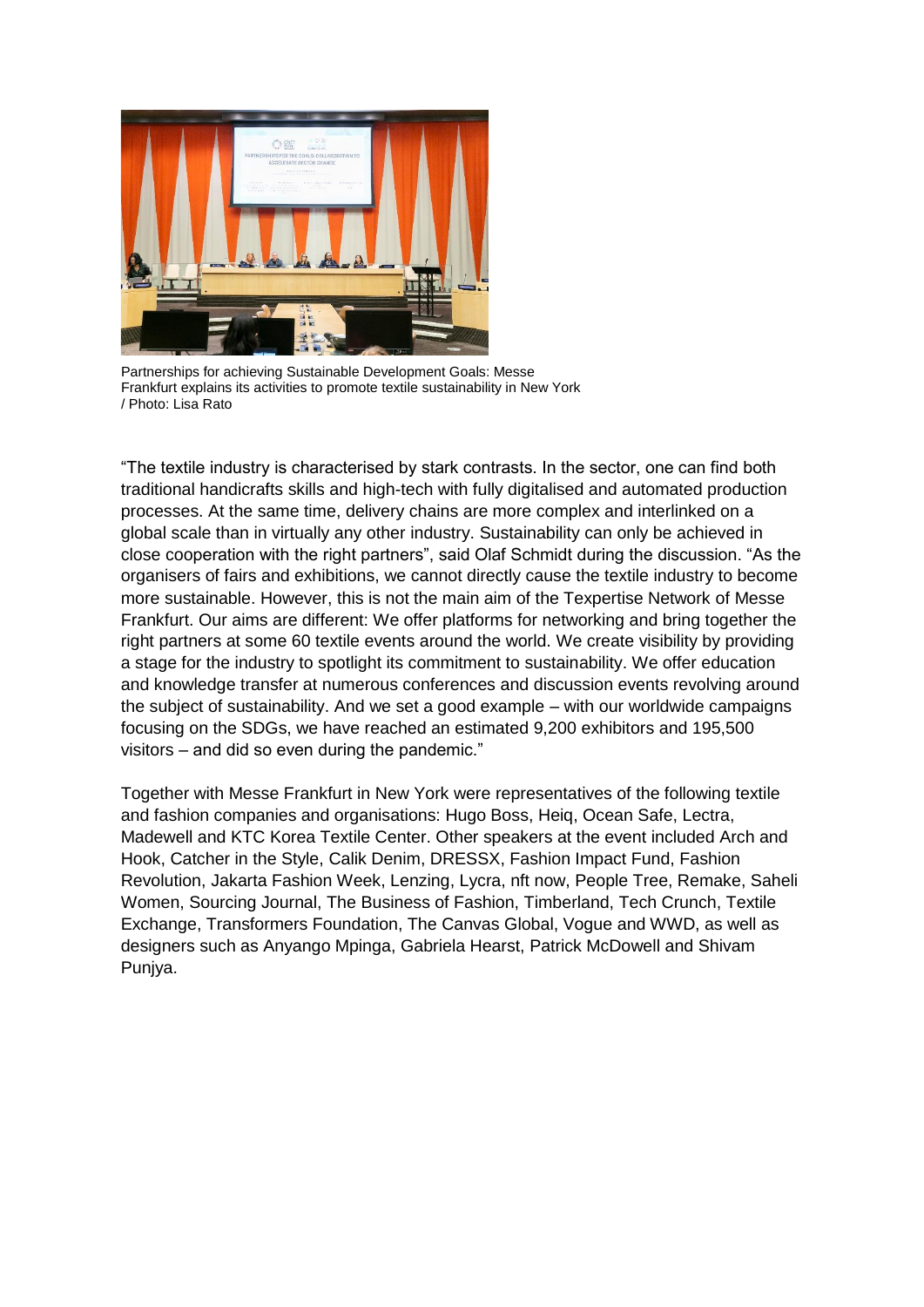The next opportunities to find out in depth about the textile value chain, including innovative textile materials, production processing and furnishing and contract textiles, as well as sustainable fashion, will be offered by the three leading international trade fairs, Techtextil, Texprocess and Heimtextil Summer Special, from 21 to 24 June 2022 and the first D-to-C edition of Neonyt, the Neonyt Lab in Frankfurt from 24 to 26 June 2022.



Olaf Schmidt, Vice President Textiles & Textile Technologies, Messe Frankfurt / Photo: Lisa Rato



Conscious Fashion and Lifestyle Network Annual Meeting at the headquarters of the United Nations in New York / Photo: Lisa Rato

## **Newsroom**

Information about the international textile sector and the textile trade fairs of Messe Frankfurt around the world: **[www.texpertise-network.com](http://www.texpertise-network.com/)**

**Information about Heimtextil, Techtextil, Texprocess and Neonyt** [www.heimtextil.messefrankfurt.com](http://www.heimtextil.messefrankfurt.com/)